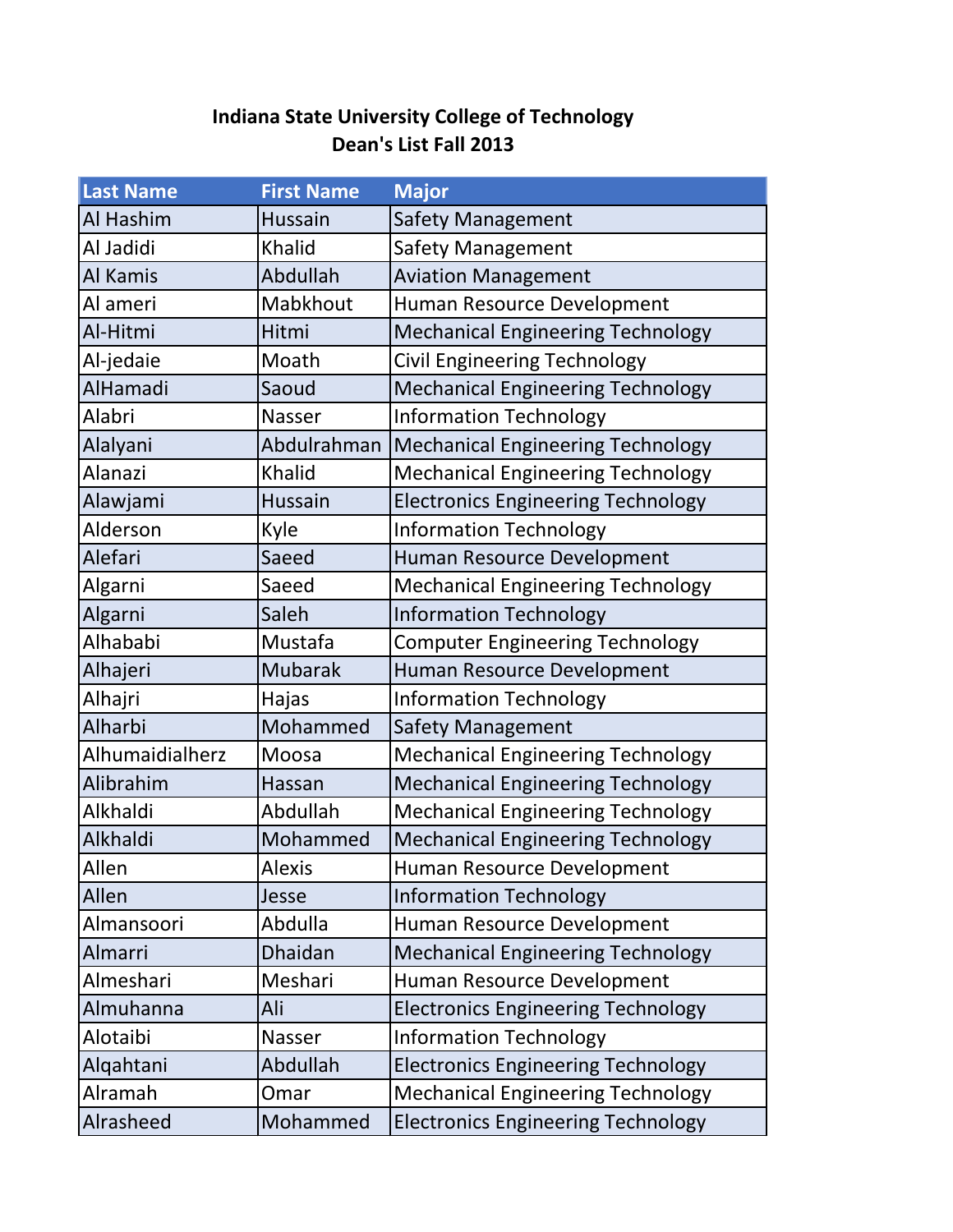| Alrawili         | Musaad       | <b>Electronics Engineering Technology</b>        |
|------------------|--------------|--------------------------------------------------|
| Alresheed        | Abdulrahman  | <b>Electronics Engineering Technology</b>        |
| Alsalhi          | Majed        | <b>Computer Engineering Technology</b>           |
| Alshaikhi        | Abdullah     | <b>Professional Aviation Flight Technology</b>   |
| Alshareedah      | Abdulaziz    | <b>Information Technology</b>                    |
| Alshawki         | Husam        | <b>Computer Engineering Technology</b>           |
| Alturkistani     | Asma         | <b>Information Technology</b>                    |
| Altuwayjiri      | Mohammed     | <b>Electronics Engineering Technology</b>        |
| Alzuabi          | Sultan       | Civil Engineering Technology                     |
| Anderson         | Luke         | <b>Professional Aviation Flight Technology</b>   |
| Anderson         | Riley        | <b>Interior Design</b>                           |
| Arrojo           | Anthony      | <b>Information Technology</b>                    |
| Ashby            | Richard      | <b>Advanced Mfg Management</b>                   |
| Ashley           | <b>Tyler</b> | <b>Automation &amp; Control Engineering Tech</b> |
| Auer             | Jalen        | <b>Aviation Management</b>                       |
| Axe              | Joshua       | <b>Information Technology</b>                    |
| <b>Bailey</b>    | <b>Brian</b> | <b>Computer Engineering Technology</b>           |
| <b>Bailey</b>    | Chevelle     | Textiles, Apparel & Merchandising                |
| <b>Bannon</b>    | Jarred       | Civil Engineering Technology                     |
| <b>Baumgart</b>  | Benjamin     | <b>Computer Engineering Technology</b>           |
| <b>Beckwith</b>  | Seth         | <b>Mechanical Engineering Technology</b>         |
| Bertermann       | Peter        | <b>Mechanical Engineering Technology</b>         |
| <b>Bokhari</b>   | Moaed        | <b>Electronics Engineering Technology</b>        |
| <b>Bonk</b>      | Melissa      | <b>Textiles, Apparel &amp; Merchandising</b>     |
| <b>Bordner</b>   | Kayleigh     | Professional Aviation Flight Technology          |
| <b>Brocar</b>    | <b>Bryce</b> | <b>Civil Engineering Technology</b>              |
| <b>Brown</b>     | Kenneth      | <b>Computer Engineering Technology</b>           |
| <b>Brunofsky</b> | Justin       | <b>Professional Aviation Flight Technology</b>   |
| <b>Bryant</b>    | Aaron        | <b>Mechanical Engineering Technology</b>         |
| <b>Bryant</b>    | Asha         | <b>Textiles, Apparel &amp; Merchandising</b>     |
| <b>Bryant</b>    | Spencer      | <b>Professional Aviation Flight Technology</b>   |
| <b>Buhlaigah</b> | Ayad         | <b>Mechanical Engineering Technology</b>         |
| <b>Bunch</b>     | Samuel       | <b>Information Technology</b>                    |
| <b>Burd</b>      | Michael      | <b>Information Technology</b>                    |
| <b>Burton</b>    | Brooklyn     | Human Resource Development                       |
| <b>Butler</b>    | Taylor       | <b>Aviation Management</b>                       |
| Camp             | Franklyn     | <b>Mechanical Engineering Technology</b>         |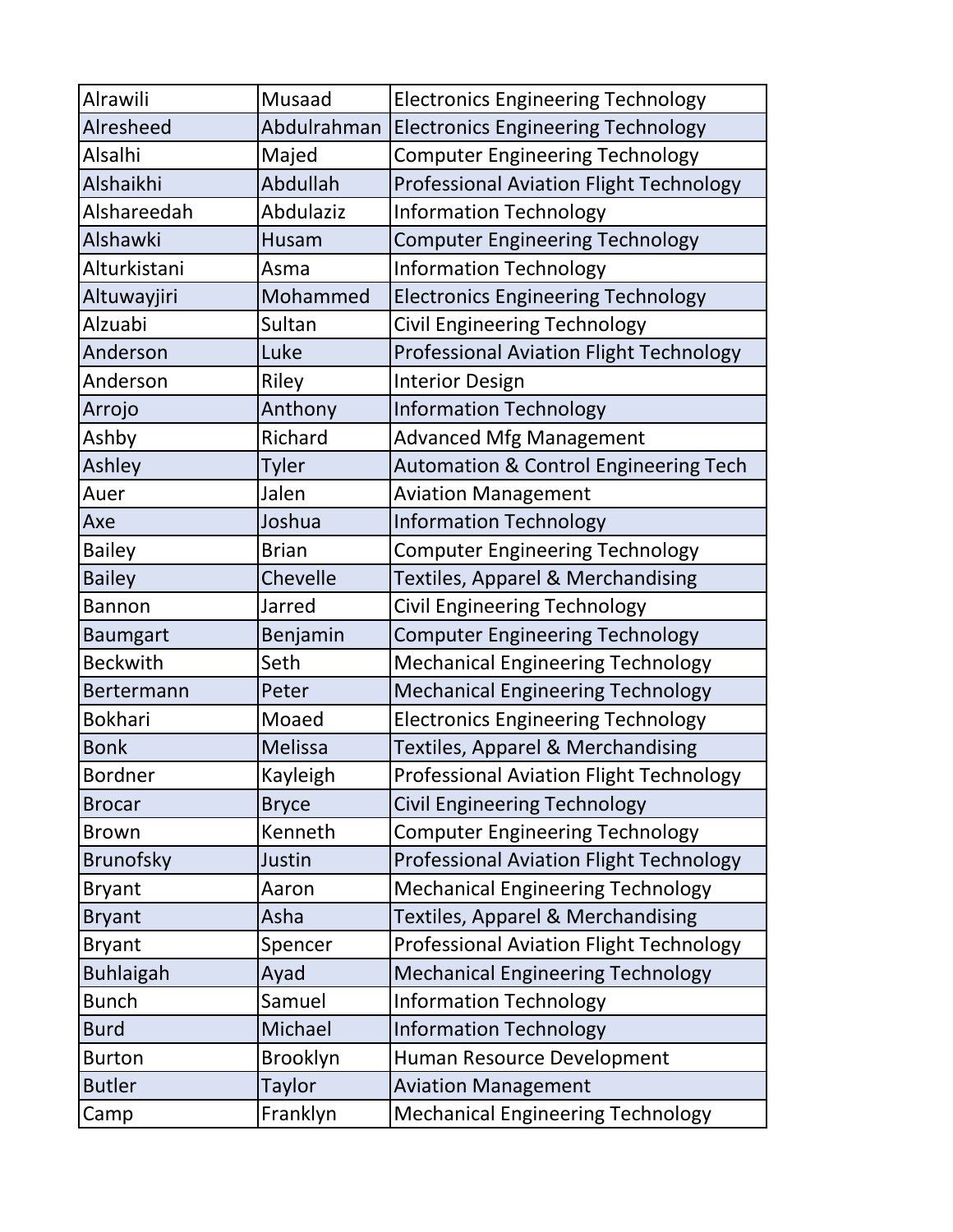| Card           | Daniel          | <b>Mechanical Engineering Technology</b>       |
|----------------|-----------------|------------------------------------------------|
| Carl           | Steven          | <b>Professional Aviation Flight Technology</b> |
| Carpenter      | Christopher     | <b>Professional Aviation Flight Technology</b> |
| Chao           | Kelvin U Hin    | <b>Construction Management</b>                 |
| Chestnut       | Ryan            | <b>Electronics Engineering Technology</b>      |
| <b>Chiles</b>  | Cameron         | <b>Professional Aviation Flight Technology</b> |
| Cho            | Namhyeon        | <b>Mechanical Engineering Technology</b>       |
| Clarke         | Dakota          | <b>Professional Aviation Flight Technology</b> |
| Coble          | Ivy             | <b>Professional Aviation Flight Technology</b> |
| Coe            | Jacob           | <b>Mechanical Engineering Technology</b>       |
| Coffey         | <b>Kevin</b>    | <b>Electronics Engineering Technology</b>      |
| Cole           | Joseph          | <b>Information Technology</b>                  |
| <b>Collins</b> | <b>Tyler</b>    | <b>Aviation Management</b>                     |
| Conners        | James           | <b>Computer Engineering Technology</b>         |
| Cottom         | James           | Human Resource Development                     |
| Coulston       | Stephen         | <b>Professional Aviation Flight Technology</b> |
| Courtney       | Joshua          | <b>Professional Aviation Flight Technology</b> |
| Cox            | Kate            | Packaging Engineering Tech                     |
| Crocker        | Jeremy          | <b>Construction Management</b>                 |
| Culley         | Matthew         | <b>Aviation Management</b>                     |
| <b>Davis</b>   | <b>Charles</b>  | <b>Construction Management</b>                 |
| Deno           | Forrest         | <b>Mechanical Engineering Technology</b>       |
| <b>Divine</b>  | Carter          | <b>Safety Management</b>                       |
| Doughty        | Christopher     | <b>Professional Aviation Flight Technology</b> |
| Downing        | Benjamin        | <b>Computer Engineering Technology</b>         |
| Eastridge      | Jennifer        | Human Resource Development                     |
| <b>Edwards</b> | <b>Desiree</b>  | Human Resource Development                     |
| Enriquez       | Michael         | <b>Information Technology</b>                  |
| <b>Eubank</b>  | Kyla            | <b>Textiles, Apparel &amp; Merchandising</b>   |
| Evans          | Taylor          | <b>Professional Aviation Flight Technology</b> |
| Farrar         | <b>Nicholas</b> | <b>Automotive Engineering Technology</b>       |
| Faulkenburg    | Austin          | <b>Construction Management</b>                 |
| Ferrell        | <b>Byron</b>    | <b>Mechanical Engineering Technology</b>       |
| Fisher         | <b>Brandon</b>  | <b>Mechanical Engineering Technology</b>       |
| Fisher         | Jordan          | <b>Information Technology</b>                  |
| Flippo         | Taylor          | <b>Automotive Engineering Technology</b>       |
| Foster         | Jalen           | <b>Computer Engineering Technology</b>         |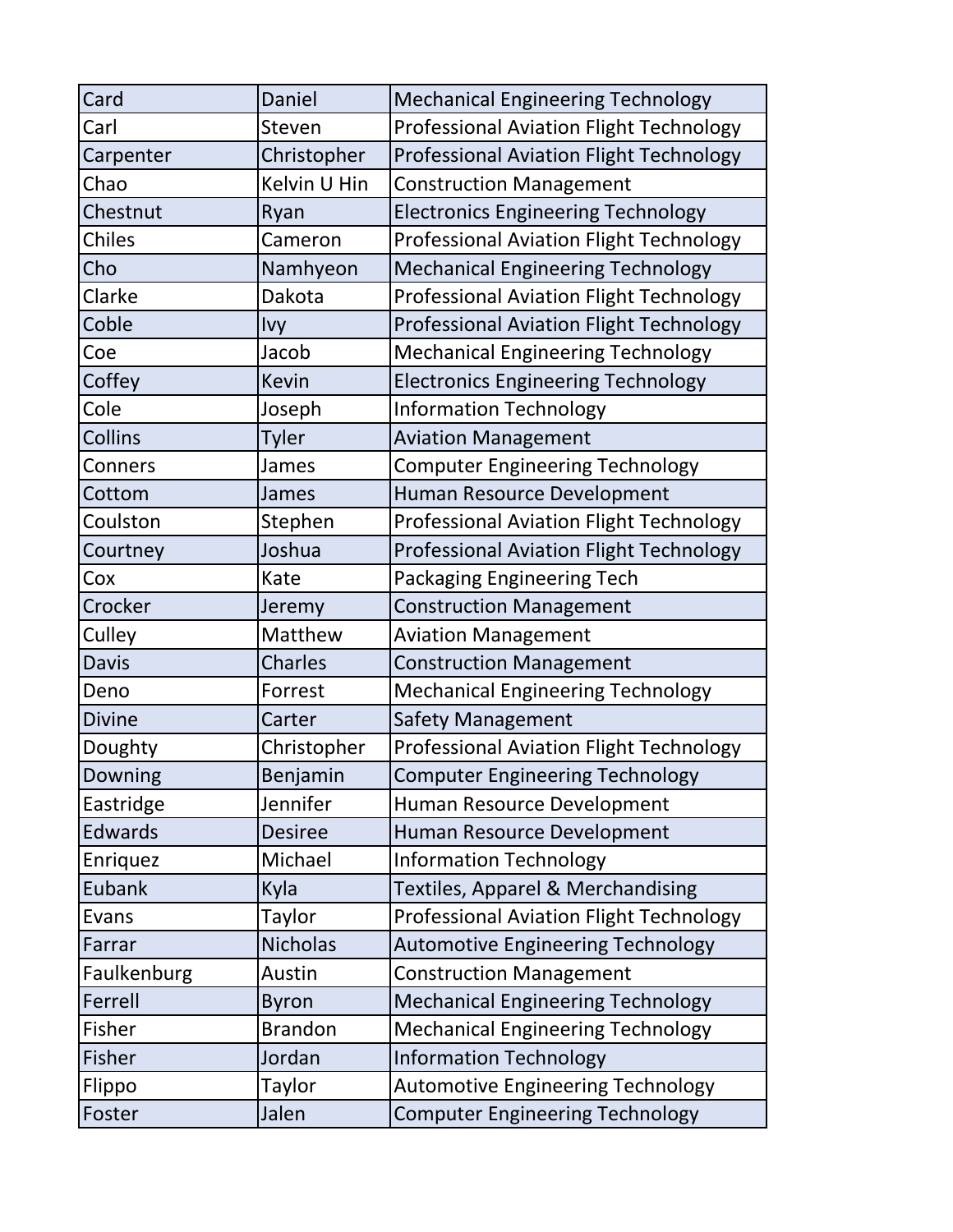| Fox              | Jesse           | <b>Automotive Engineering Technology</b>         |
|------------------|-----------------|--------------------------------------------------|
| Fox              | Michelle        | Human Resource Development                       |
| Fox              | Robert          | <b>Electronics Engineering Technology</b>        |
| <b>Franks</b>    | Ralph           | <b>Mechanical Engineering Technology</b>         |
| Frye             | Alex            | <b>Professional Aviation Flight Technology</b>   |
| Gardner          | James           | <b>Computer Engineering Technology</b>           |
| Gaskey           | Erik            | <b>Computer Engineering Technology</b>           |
| Gibson           | <b>Marcus</b>   | <b>Professional Aviation Flight Technology</b>   |
| Gilbert          | Holly           | Human Resource Development                       |
| Gillman          | Nehemiah        | <b>Computer Engineering Technology</b>           |
| Goelz            | Matthew         | <b>Mechanical Engineering Technology</b>         |
| Goodrum-Mitchell | Heavenly        | <b>Computer Engineering Technology</b>           |
| Grass            | Jacob           | <b>Mechanical Engineering Technology</b>         |
| Grass            | Jesse           | <b>Construction Management</b>                   |
| Greer            | Holly           | Human Resource Development                       |
| Hagedorn         | <b>Tyler</b>    | <b>Mechanical Engineering Technology</b>         |
| Hahn             | <b>Terrance</b> | <b>Aviation Management</b>                       |
| Hancock          | Angela          | Human Resource Development                       |
| Hand             | Schuyler        | <b>Construction Management</b>                   |
| Hannah           | Tyler           | <b>Aviation Management</b>                       |
| Hardy            | Jah'Shar        | <b>Textiles, Apparel &amp; Merchandising</b>     |
| Haugh            | Faith           | Textiles, Apparel & Merchandising                |
| Hazelwood        | Ryan            | <b>Automation &amp; Control Engineering Tech</b> |
| Helming          | <b>Kristin</b>  | Human Resource Development                       |
| Henderson        | Agnes           | Human Resource Development                       |
| Henrickson       | Ryan            | <b>Aviation Management</b>                       |
| Henriquez        | Oscar           | <b>Computer Engineering Technology</b>           |
| Hernandez        | Christopher     | <b>Information Technology</b>                    |
| Hetherington     | <b>Nicholas</b> | <b>Mechanical Engineering Technology</b>         |
| Hilton           | Seth            | <b>Mechanical Engineering Technology</b>         |
| Hinton           | Joshua          | <b>Electronics Engineering Technology</b>        |
| Holland          | <b>Trey</b>     | <b>Information Technology</b>                    |
| Hood             | Joshua          | Human Resource Development                       |
| <b>Hopkins</b>   | David           | <b>Electronics Engineering Technology</b>        |
| Howard           | Devin           | <b>Information Technology</b>                    |
| Howe             | Jacob           | <b>Aviation Management</b>                       |
| Howe             | Tyler           | <b>Information Technology</b>                    |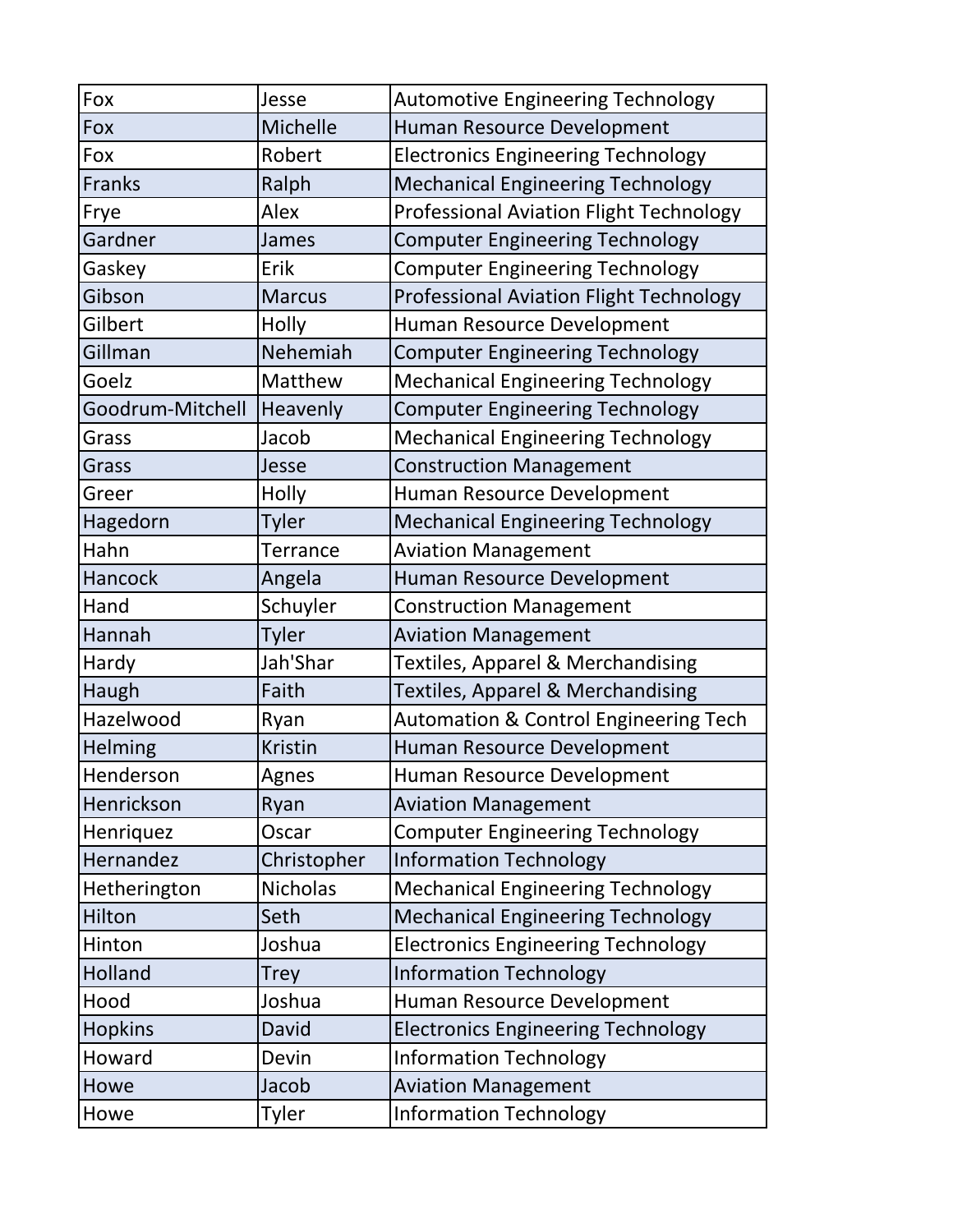| Huber            | Moriah           | <b>Information Technology</b>                  |
|------------------|------------------|------------------------------------------------|
| Hudson           | <b>Taylor</b>    | <b>Professional Aviation Flight Technology</b> |
| <b>Hughes</b>    | John             | <b>Mechanical Engineering Technology</b>       |
| Hutcherson       | Cody             | <b>Mechanical Engineering Technology</b>       |
| Ingram           | Zachary          | <b>Computer Engineering Technology</b>         |
| Ivanovich        | Jordan           | <b>Aviation Management</b>                     |
| Jackson          | Mirjana          | <b>Textiles, Apparel &amp; Merchandising</b>   |
| Johnson          | <b>Nickolas</b>  | <b>Mechanical Engineering Technology</b>       |
| Johnson-Walker   | Micah            | <b>Information Technology</b>                  |
| Johnston         | Aaron            | <b>Electronics Engineering Technology</b>      |
| Joiner           | <b>Sir James</b> | <b>Interior Design</b>                         |
| Jones            | Clarissa         | Human Resource Development                     |
| Jones            | Nathan           | <b>Professional Aviation Flight Technology</b> |
| Jones            | Tevin            | <b>Mechanical Engineering Technology</b>       |
| Kamalpreet Singh | <b>FNU</b>       | <b>Mechanical Engineering Technology</b>       |
| Kaptur           | Timothy          | <b>Professional Aviation Flight Technology</b> |
| <b>Kays</b>      | Jason            | <b>Electronics Engineering Technology</b>      |
| Ketcham          | Max              | <b>Electronics Engineering Technology</b>      |
| Kim              | <b>Joo Yeon</b>  | Packaging Engineering Tech                     |
| Kimmel           | Samuel           | <b>Mechanical Engineering Technology</b>       |
| <b>Kost</b>      | Lydia            | Professional Aviation Flight Technology        |
| <b>Kreps</b>     | Stephanie        | <b>Interior Design</b>                         |
| LaFary           | Jason            | <b>Professional Aviation Flight Technology</b> |
| Lahee            | Zachariah        | <b>Computer Engineering Technology</b>         |
| Lasley           | Kolleen          | <b>Engineering Technology</b>                  |
| Lausman          | Cody             | <b>Construction Management</b>                 |
| Lopez            | Jonathan         | <b>Construction Management</b>                 |
| Louden           | Lucas            | <b>Professional Aviation Flight Technology</b> |
| Lynch            | Elizabeth        | <b>Textiles, Apparel &amp; Merchandising</b>   |
| Magrum           | Joel             | <b>Professional Aviation Flight Technology</b> |
| Mahoney          | Kyler            | <b>Mechanical Engineering Technology</b>       |
| Mangin           | Jacob            | <b>Mechanical Engineering Technology</b>       |
| Manke            | Carson           | Packaging Engineering Tech                     |
| Manni            | James            | <b>Professional Aviation Flight Technology</b> |
| Marshall         | Jasmine          | <b>Aviation Management</b>                     |
| Marshall         | Jason            | <b>Aviation Management</b>                     |
| Matherly         | Austin           | <b>Mechanical Engineering Technology</b>       |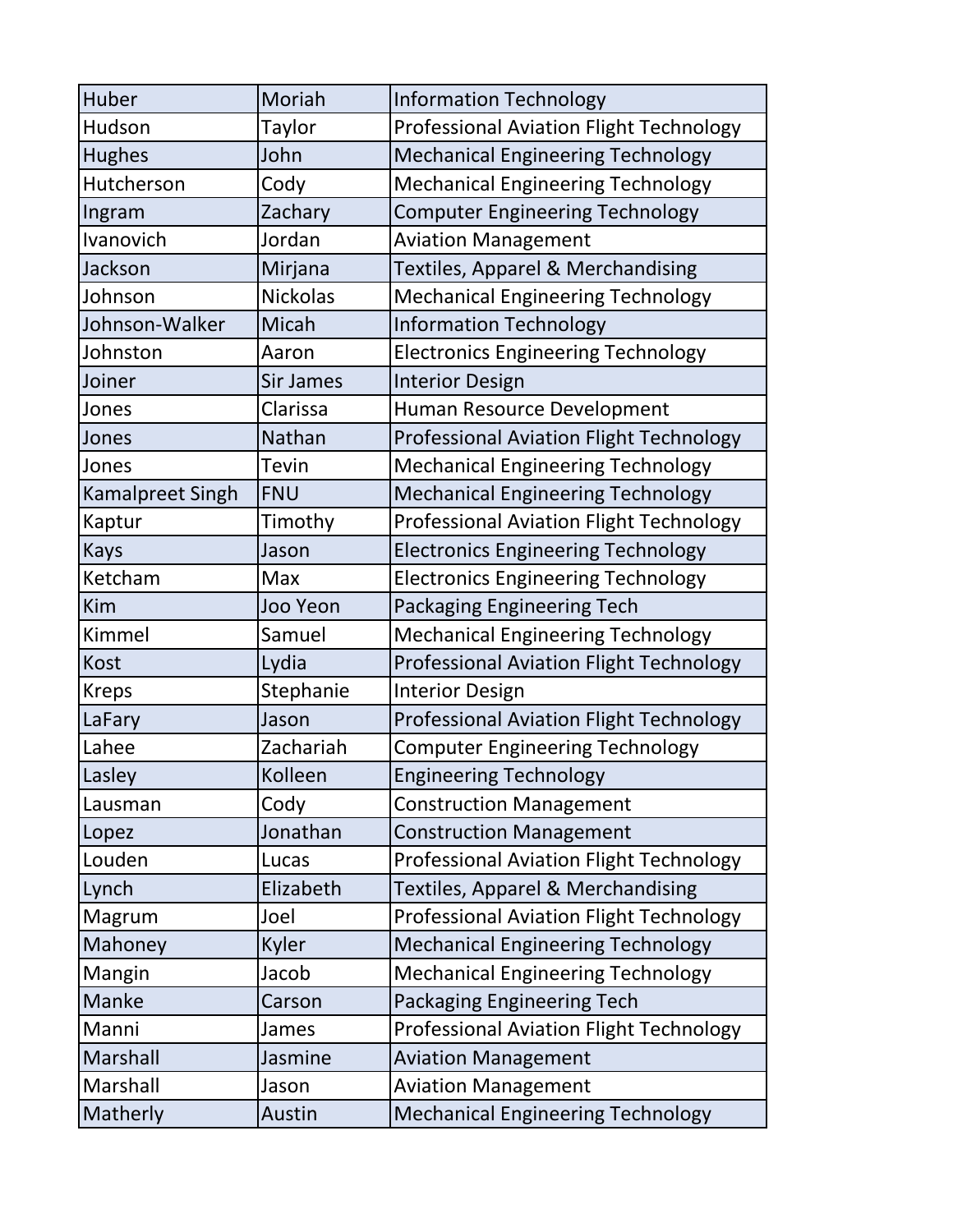| May               | Michael        | <b>Professional Aviation Flight Technology</b>   |
|-------------------|----------------|--------------------------------------------------|
| <b>McAllister</b> | Ryan           | <b>Automation &amp; Control Engineering Tech</b> |
| McClinton         | <b>Kristin</b> | <b>Electronics Engineering Technology</b>        |
| <b>McClure</b>    | <b>Kevin</b>   | <b>Construction Management</b>                   |
| McKamey           | Joseph         | <b>Electronics Engineering Technology</b>        |
| <b>McKee</b>      | Clinton        | <b>Construction Management</b>                   |
| McNabb            | Scott          | <b>Computer Engineering Technology</b>           |
| Mershon           | Alexander      | <b>Mechanical Engineering Technology</b>         |
| Middleton         | Steven         | <b>Aviation Management</b>                       |
| <b>Mills</b>      | Jacob          | <b>Computer Engineering Technology</b>           |
| Modesitt          | Garrett        | <b>Packaging Engineering Tech</b>                |
| Montel            | Austin         | <b>Automation &amp; Control Engineering Tech</b> |
| Morgan            | Manning        | <b>Aviation Management</b>                       |
| <b>Morris</b>     | <b>Bradley</b> | Human Resource Development                       |
| Munro             | Timothy        | <b>Mechanical Engineering Technology</b>         |
| <b>Myers</b>      | James          | <b>Computer Engineering Technology</b>           |
| Namgung           | Innjae         | <b>Mechanical Engineering Technology</b>         |
| Napier            | <b>Travis</b>  | <b>Mechanical Engineering Technology</b>         |
| <b>Neal</b>       | Dan            | <b>Automation &amp; Control Engineering Tech</b> |
| Neuenschwander    | Amber          | <b>Interior Design</b>                           |
| <b>Newlin</b>     | Abigail        | Textiles, Apparel & Merchandising                |
| Nicholson         | Ariel          | <b>Information Technology</b>                    |
| <b>Niese</b>      | Grant          | <b>Mechanical Engineering Technology</b>         |
| <b>Nino</b>       | Francisco      | Packaging Engineering Tech                       |
| Nixon             | <b>Trey</b>    | <b>Mechanical Engineering Technology</b>         |
| <b>Nobbe</b>      | <b>Taylor</b>  | <b>Interior Design</b>                           |
| <b>Noble</b>      | Kelsey         | <b>Construction Management</b>                   |
| <b>Noel</b>       | Chelsea        | <b>Professional Aviation Flight Technology</b>   |
| Noth              | Scott          | <b>Aviation Management</b>                       |
| <b>Nywening</b>   | Adam           | <b>Professional Aviation Flight Technology</b>   |
| O'Lone            | Kyle           | <b>Professional Aviation Flight Technology</b>   |
| O'Rourke          | Sarah          | Human Resource Development                       |
| Page              | Presley        | <b>Computer Engineering Technology</b>           |
| Patterson         | John           | <b>Construction Management</b>                   |
| Peden             | Geonna         | <b>Textiles, Apparel &amp; Merchandising</b>     |
| Peroni            | Samuel         | <b>Construction Management</b>                   |
| <b>Pilalis</b>    | Alexander      | <b>Information Technology</b>                    |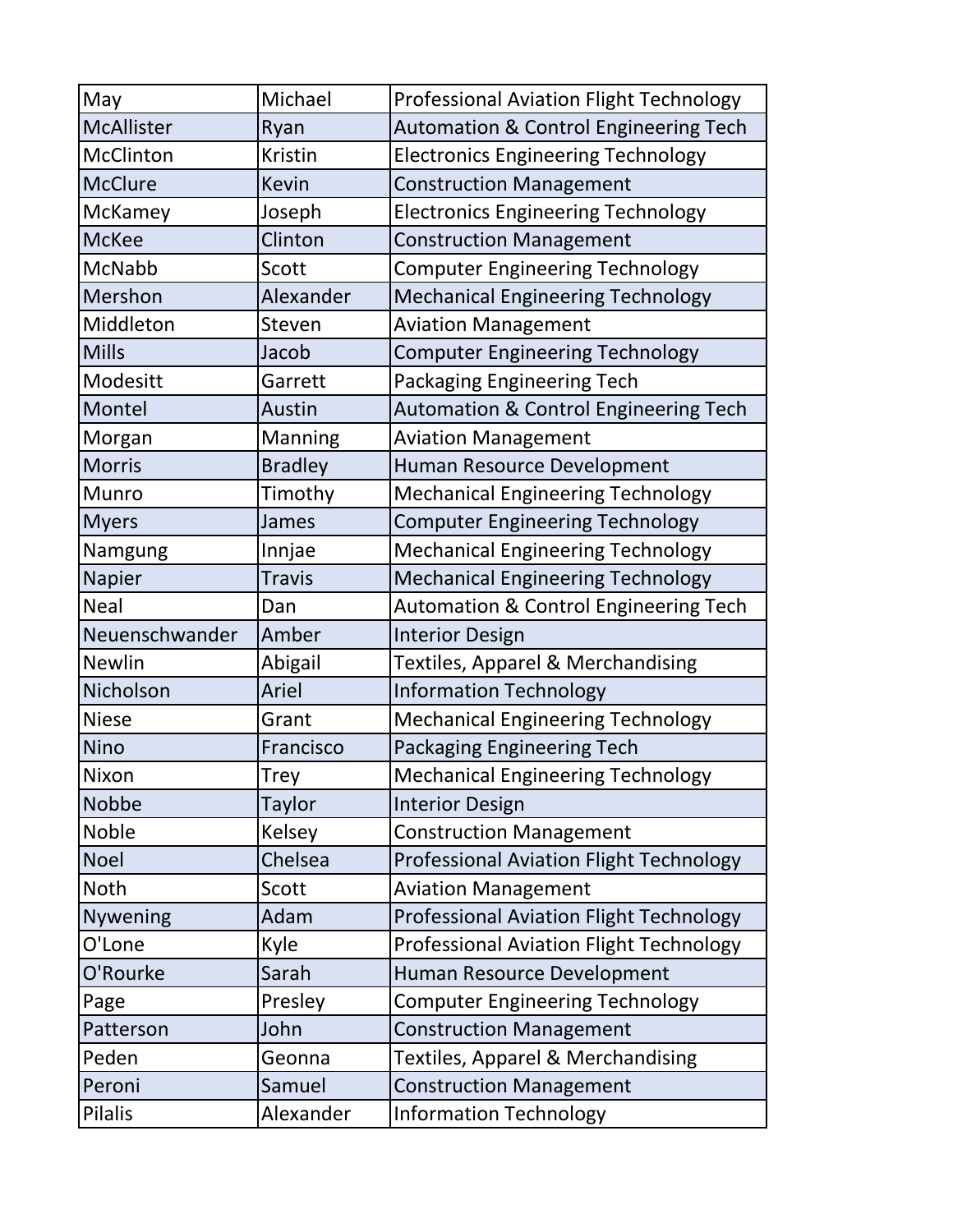| Price            | <b>Marian</b> | <b>Computer Engineering Technology</b>         |
|------------------|---------------|------------------------------------------------|
| Pringle          | Reed          | <b>Aviation Management</b>                     |
| Quiroga          | Vicente       | <b>Professional Aviation Flight Technology</b> |
| Real             | James         | <b>Construction Management</b>                 |
| Reckerd          | Mallory       | <b>Aviation Management</b>                     |
| Reidy            | Michael       | <b>Mechanical Engineering Technology</b>       |
| <b>Reifsteck</b> | Devin         | <b>Professional Aviation Flight Technology</b> |
| Rennels          | Alyssa        | <b>Interior Design</b>                         |
| <b>Retseck</b>   | Halcyon       | <b>Textiles, Apparel &amp; Merchandising</b>   |
| Reynolds         | Shelby        | <b>Textiles, Apparel &amp; Merchandising</b>   |
| <b>Rhodus</b>    | Allen         | <b>Aviation Management</b>                     |
| <b>Rice</b>      | Lauren        | Textiles, Apparel & Merchandising              |
| Ridley           | Rassan        | Textiles, Apparel & Merchandising              |
| Roa              | Steven        | <b>Information Technology</b>                  |
| Robinaugh        | <b>Haley</b>  | <b>Interior Design</b>                         |
| Rose             | Matthew       | <b>Electronics Engineering Technology</b>      |
| Rosenow          | Jennifer      | Human Resource Development                     |
| Rowe             | Dalton        | <b>Construction Management</b>                 |
| <b>Russell</b>   | <b>Billy</b>  | <b>Computer Engineering Technology</b>         |
| <b>Russell</b>   | Robert        | <b>Information Technology</b>                  |
| <b>Sanders</b>   | Michelle      | <b>Construction Management</b>                 |
| Schaefer         | Christina     | <b>Professional Aviation Flight Technology</b> |
| <b>Schunk</b>    | Josiah        | <b>Computer Engineering Technology</b>         |
| Schutte          | Jacob         | <b>Professional Aviation Flight Technology</b> |
| Searing          | Ashton        | <b>Packaging Engineering Tech</b>              |
| Secrest          | Ray           | <b>Construction Management</b>                 |
| Shaw             | <b>Alicia</b> | <b>Information Technology</b>                  |
| <b>Sinders</b>   | Sean          | <b>Computer Engineering Technology</b>         |
| Sion             | Flavien       | <b>Mechanical Engineering Technology</b>       |
| <b>Skeel</b>     | Jason         | <b>Information Technology</b>                  |
| Smith            | Andrew        | <b>Construction Management</b>                 |
| Smith            | <b>Travis</b> | <b>Construction Management</b>                 |
| Solano           | Jessenia      | <b>Textiles, Apparel &amp; Merchandising</b>   |
| <b>Spires</b>    | Christian     | <b>Construction Management</b>                 |
| Stamper          | Justin        | <b>Aviation Management</b>                     |
| Stansbery        | Madison       | Civil Engineering Technology                   |
| Stefancik        | John          | <b>Safety Management</b>                       |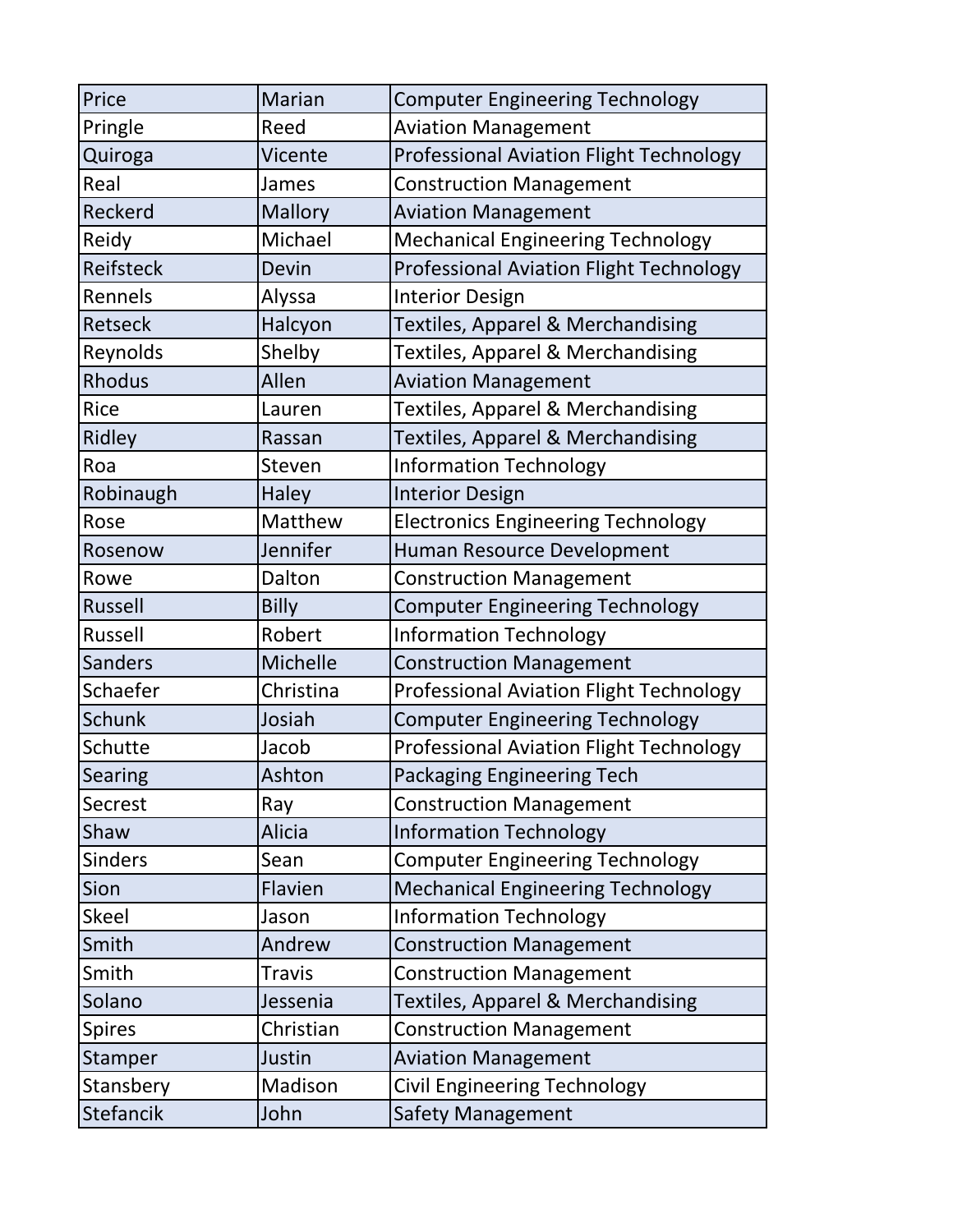| Stephenson      | Kyle            | <b>Civil Engineering Technology</b>            |
|-----------------|-----------------|------------------------------------------------|
| <b>Stewart</b>  | Randall         | <b>Aviation Management</b>                     |
| Stone           | Christopher     | <b>Professional Aviation Flight Technology</b> |
| <b>Strange</b>  | <b>Derek</b>    | <b>Mechanical Engineering Technology</b>       |
| Streicher       | Christopher     | <b>Aviation Management</b>                     |
| Susong          | <b>Tyler</b>    | <b>Aviation Management</b>                     |
| Taylor          | Patty           | Human Resource Development                     |
| <b>Teaford</b>  | Christopher     | <b>Aviation Management</b>                     |
| Terry           | Jacob           | <b>Information Technology</b>                  |
| Thayer          | Ryan            | <b>Mechanical Engineering Technology</b>       |
| Thiessen        | Joseph          | <b>Automotive Engineering Technology</b>       |
| Thompson        | <b>Brian</b>    | <b>Packaging Engineering Tech</b>              |
| Thurman         | Jameer          | Civil Engineering Technology                   |
| Tobiqi          | Anas            | <b>Computer Engineering Technology</b>         |
| Trexler         | <b>Nicholas</b> | <b>Electronics Engineering Technology</b>      |
| <b>Triscik</b>  | Cody            | <b>Mechanical Engineering Technology</b>       |
| Vermillion      | Daniel          | <b>Engineering Technology</b>                  |
| <b>Vieck</b>    | <b>Katie</b>    | Textiles, Apparel & Merchandising              |
| Wallace         | Christopher     | <b>Computer Engineering Technology</b>         |
| <b>Walters</b>  | Katelyn         | <b>Professional Aviation Flight Technology</b> |
| Watjen          | Erik            | <b>Information Technology</b>                  |
| Watson          | Spencer         | <b>Information Technology</b>                  |
| Waynick         | Stefany         | <b>Textiles, Apparel &amp; Merchandising</b>   |
| Wesley          | Aaron           | <b>Information Technology</b>                  |
| Weust           | Paul            | <b>Mechanical Engineering Technology</b>       |
| White           | Shawn           | <b>Construction Management</b>                 |
| Whiteman        | <b>Thomas</b>   | <b>Automotive Technology Mgt</b>               |
| Wickware-Kelly  | Domonique       | <b>Information Technology</b>                  |
| Wilkerson       | <b>Benita</b>   | Packaging Engineering Tech                     |
| <b>Willocks</b> | Hannah          | Human Resource Development                     |
| Wilson          | Jill            | Human Resource Development                     |
| Winslow         | Landon          | <b>Mechanical Engineering Technology</b>       |
| Wise            | <b>Trevor</b>   | <b>Aviation Management</b>                     |
| Wiseman         | Jonathon        | <b>Aviation Management</b>                     |
| Wright          | Mariah          | <b>Construction Management</b>                 |
| Yancy           | Robert          | <b>Information Technology</b>                  |
| Yang            | Can             | Packaging Engineering Tech                     |